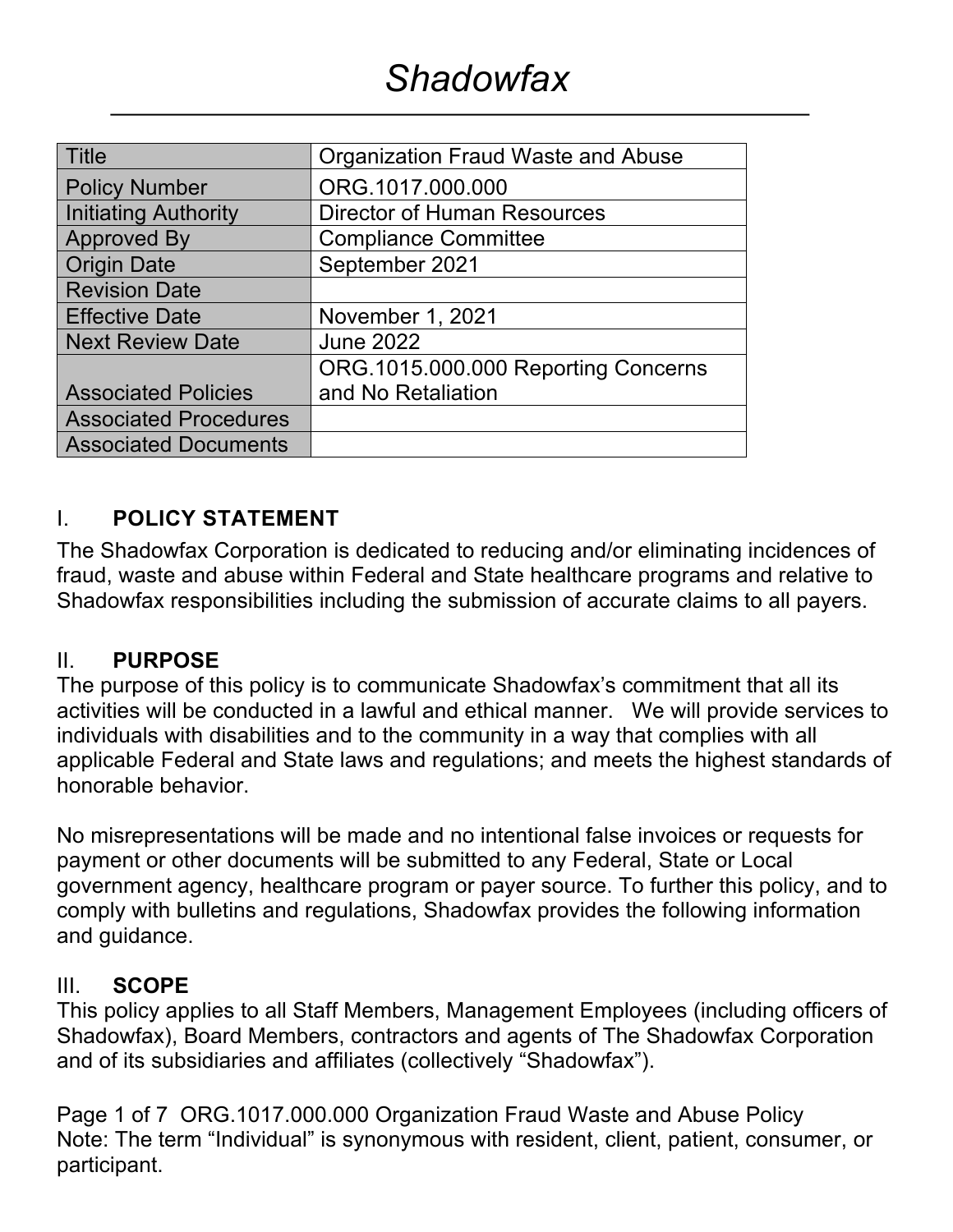#### IV. **GENERAL**

- 1. The False Claims Act 31 U.S.C. §3729-3733
- 2. Anti-Kickback Statute 42 U.S.C. §1320a-7b(b)
- 3. Stark Law
- 4. Whistleblower Protection 43 Pa. C.S.A. §1421-1428, and whistleblower protections provided under other Federal and State laws
- 5. Exclusion From Participation 42 CFR Section 455.436
- 6. Health Insurance Portability and Accountability Act of 1996

# V. **POLICY**

# **Definitions:**

**FRAUD** means an intentional deception or misrepresentation made by a person with the knowledge that the deception could result in some unauthorized benefit to himself/herself or some other person. It includes any act that constitutes fraud under applicable federal or state law. (42 C.F.R. § 455.2)

Examples include:

- Knowingly billing for services not furnished or supplies not provided.
- Billing for non-existent prescriptions.
- Knowingly altering claim forms, medical records or receipts to receive a higher payment.

**WASTE** includes incurring unnecessary costs as a result of inefficient or ineffective practices, systems, or controls. This could be the overutilization of services or other practices that directly or indirectly results in unnecessary costs.

Examples include:

- Conducting excessive visits or writing excessive prescriptions.
- Prescribing more medications than necessary for the treatment of a specific condition.
- Ordering excessive laboratory tests.

Page 2 of 7 ORG.1017.000.000 Organization Fraud Waste and Abuse Policy Note: The term "Individual" is synonymous with resident, client, patient, consumer, or participant.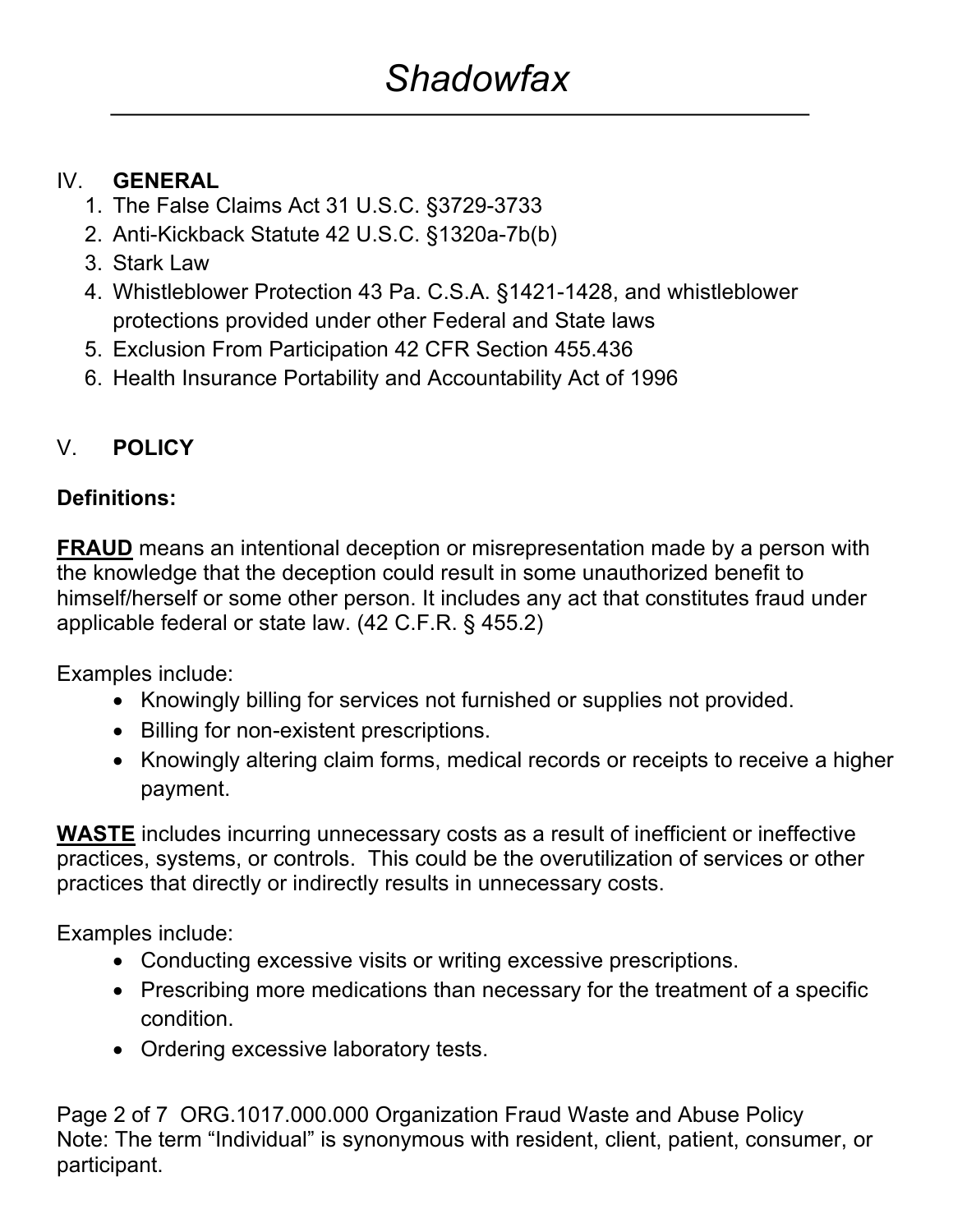**ABUSE** includes any practices that are inconsistent with sound fiscal, business, or medical practices, and result in an unnecessary cost to federal payor programs, or in reimbursement for services that are not medically necessary or that fail to meet professionally recognized standards for health care. It also includes practices that result in unnecessary cost to federal payor programs. (42 C.F.R. § 455.2)

Examples include:

- Unknowingly billing for unnecessary medical services.
- Unknowingly billing for brand name drugs when generics are dispensed.
- Unknowingly excessively charging for services or supplies.
- Unknowingly misusing codes on a claim, such as up-coding or unbundling codes.

There are differences among fraud, waste, and abuse. One of the primary differences is intent and knowledge. Fraud requires intent to obtain payment and the knowledge that the actions are wrong. Waste and abuse may involve obtaining an improper payment or creating an unnecessary cost; but does not require the same intent and knowledge.

To detect Fraud, Waste and Abuse, you need to know the law. The following information will provide high-level information about the following notable laws that address healthcare fraud:

- The False Claims Act
- Anti-Kickback Statute
- Stark Law
- Whistleblower Protection
- Exclusion from Participation
- Health Insurance Portability and Accountability Act of 1996

**THE FALSE CLAIMS ACT** is a federal law that prohibits any person who knowingly and willfully submits false or fraudulent claims to the government or its contractors, including state Medicaid agencies, for payment or approval. The provision of the False Claims Act makes a person liable to pay damages to the Government if he/she knowingly:

• Presents a false or fraudulent claim for payment or approval.

Page 3 of 7 ORG.1017.000.000 Organization Fraud Waste and Abuse Policy Note: The term "Individual" is synonymous with resident, client, patient, consumer, or participant.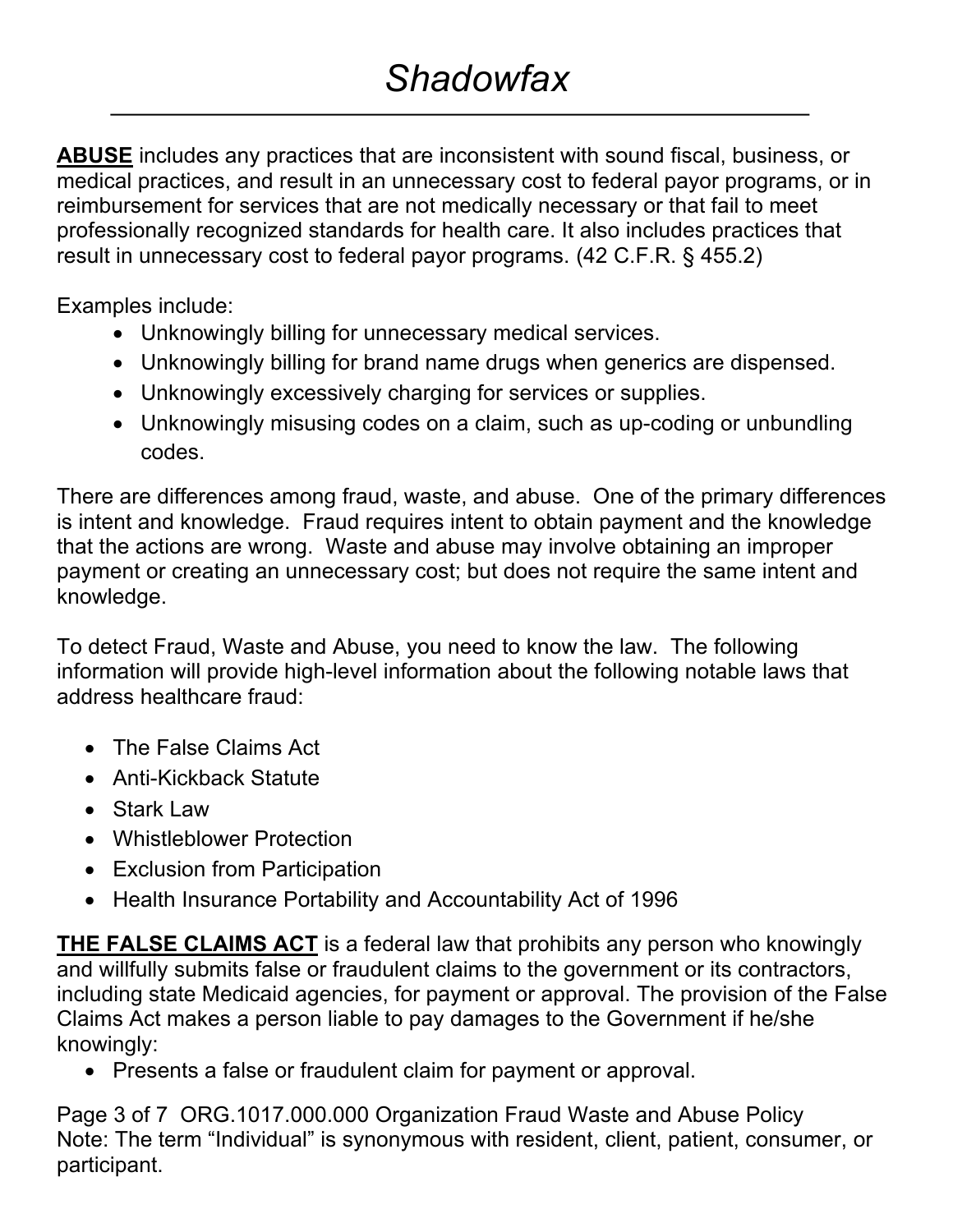- Makes or uses a false record or statement supporting a false claim.
- Conceals or improperly avoids or decreases an obligation to pay the Government.
- Carries out other acts to obtain property from the Government by misrepresentation.
- Conspires to violate the False Claims Act.

For more information, refer to 31 U.S.C. §3729-3733

There is no requirement that there be an intent to defraud. The requirement of doing something in a knowing manner is met by showing either actual knowledge, deliberate ignorance of the truth or falsity of the information, or reckless disregard for the truth or falsity of the information.

### **Damages and Penalties**

- Civil Money Penalties increased as of August 1, 2016 to fines between \$11,000 \$21,563 per false claim.
- Damages may be tripled.
- If convicted, the individual will be fined, imprisoned, or both. If the violations result in death, the individual may be imprisoned for any term of years or for life, or both.

**THE ANTI-KICKBACK STATUTE** is a statute that makes it a felony for healthcare professionals, entities, and vendors to knowingly offer, pay, solicit, or receive reimbursement of any kind to induce or reward referrals of business under a healthcare program.

For more information, refer to 42 U.S.C. Section 1320a-7b(b)

#### **Damages and Penalties**

• May include a fine up to \$25,000, imprisonment up to 5 years per violation and exclusion from participating in certain healthcare programs.

**STARK LAW** prohibits physicians from referring patients for certain designated health services to an entity with which the physician or member of the physician's immediate family has a financial relationship.

Page 4 of 7 ORG.1017.000.000 Organization Fraud Waste and Abuse Policy Note: The term "Individual" is synonymous with resident, client, patient, consumer, or participant.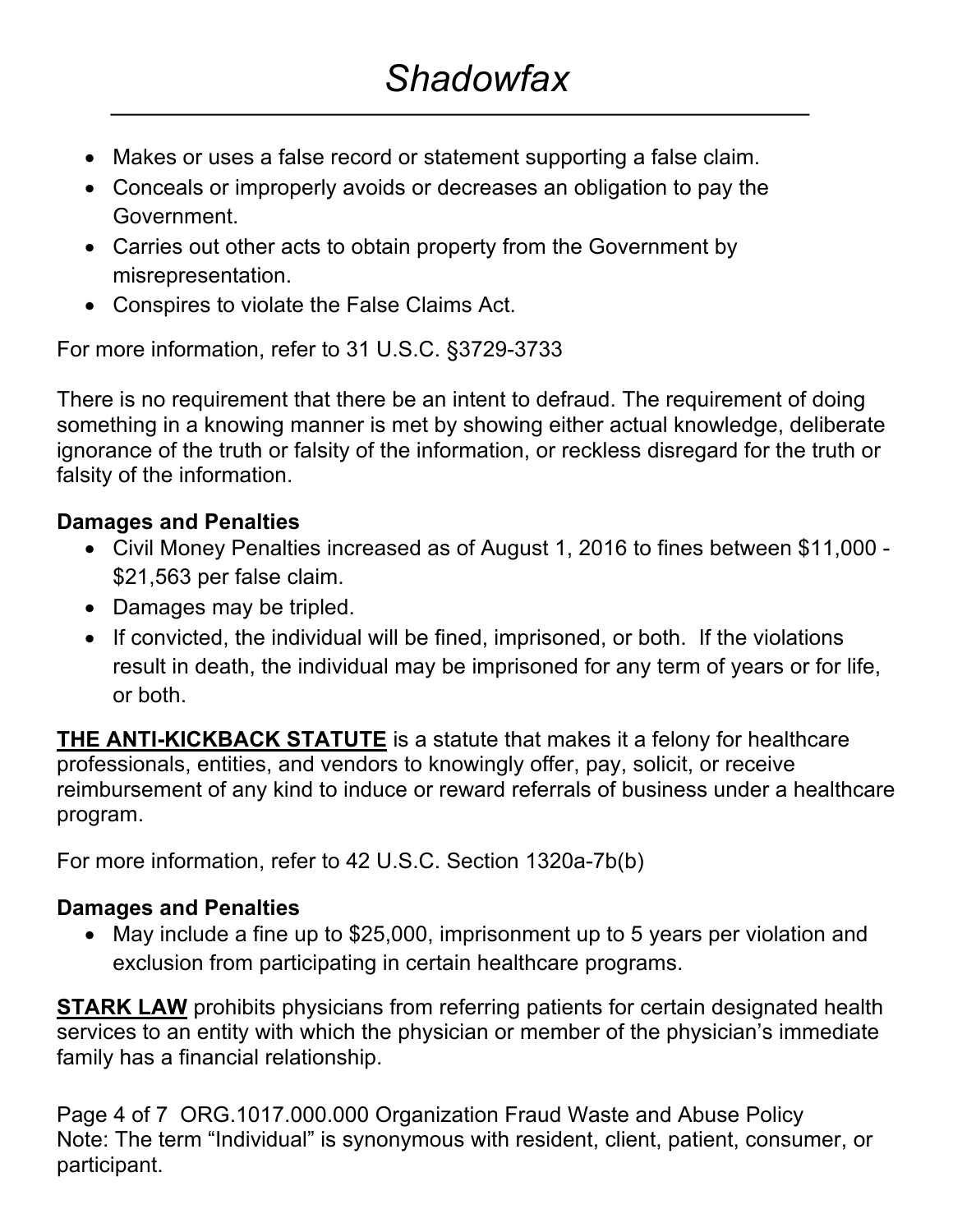For more information, refer to 42 U.S.C.A. §1395nn

#### **Damages and Penalties**

• Include possible exclusion from participation in federal healthcare programs and a monetary penalty of up to \$100,000 for each violation.

**WHISTLEBLOWER PROTECTION** protects "any disclosure of information" by employees, former employees, or member of an organization that "reasonably believes evidences an activity constituting a violation of law, rules, or regulations, or mismanagement, gross waste of funds, abuse of authority or a substantial and specific danger to public health and safety."

It prohibits retaliation such as demotions, pay cuts, suspension threat, harassment or dismissals for blowing the whistle and provides legal remedies to whistleblowers who experience such retaliation. It also allows whistleblowers to make their disclosures confidentially.

For more information, refer to 43 Pa. C.S.A. §1421-1428

**EXCLUSION FROM PARTICIPATION** is a required screening required by the Department of Human Services' Office of Inspector General 42 CFR Section 455.436. All providers who participate in Medicare, Medicaid or any other federal health care program are required to screen their employees, contractors (vendors), both individuals and entities, as well as board members to determine if they have been excluded from participation in any of the aforementioned programs.

Employees should be screened for exclusion before employing and/or contracting with them and, if hired, should be rescreened on an ongoing monthly basis to capture exclusions and reinstatements that have occurred since the last search.

**HEALTH INSURANCE PORTABILITY AND ACCOUNTABILITY ACT** is a federal law that strengthened the protection of healthcare data and promoted standardization and efficiency in the health care industry. HIPAA standards deter unauthorized access to protected healthcare information. HIPAA safeguards sensitive patient health information from being disclosed without the patient's consent or knowledge.

The following types of individuals and organizations are subject to the Privacy Rule and considered covered entities:

Page 5 of 7 ORG.1017.000.000 Organization Fraud Waste and Abuse Policy Note: The term "Individual" is synonymous with resident, client, patient, consumer, or participant.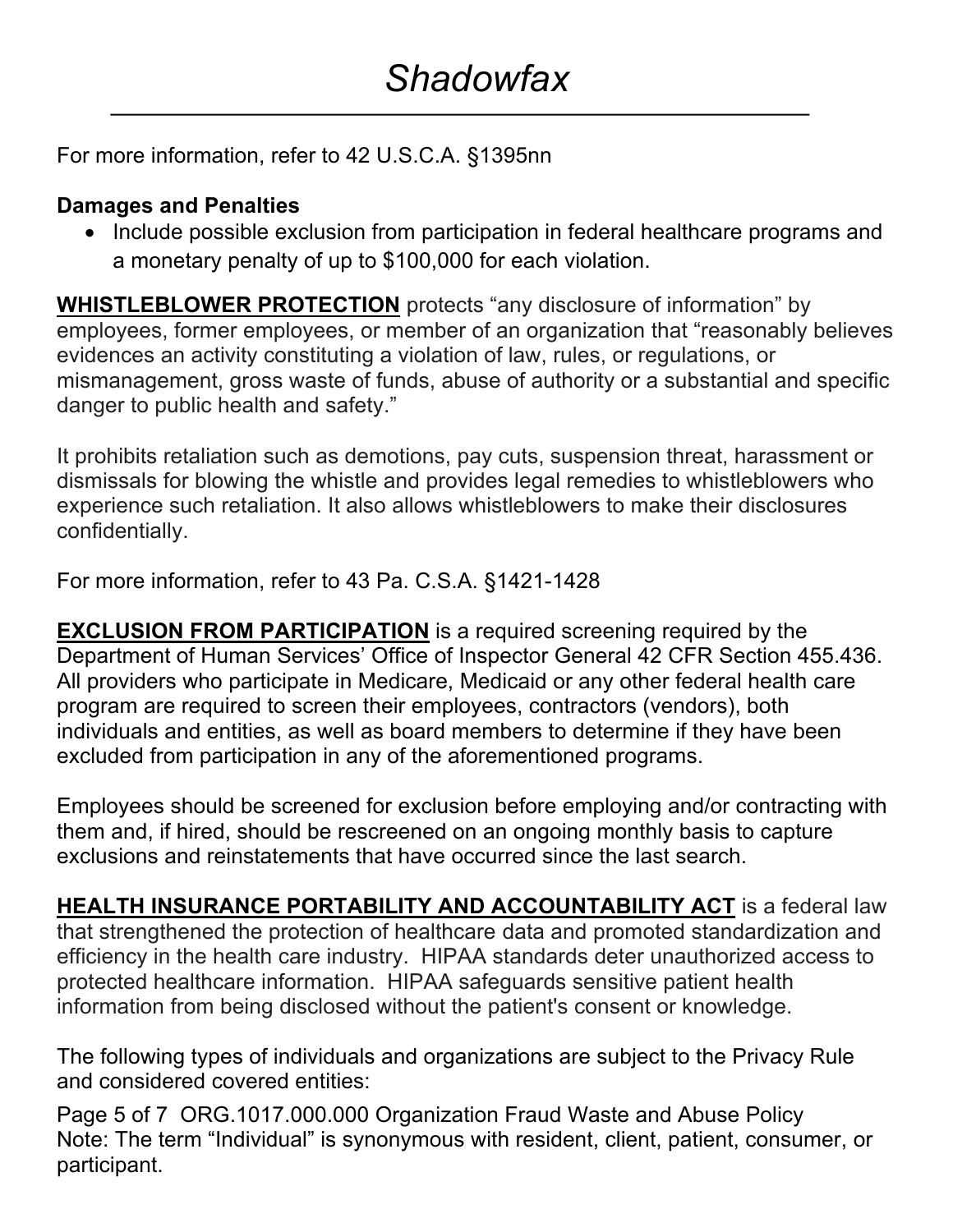- **Healthcare providers**: Every healthcare provider, regardless of size of practice, who electronically transmits health information in connection with certain transactions. These transactions include claims, benefit eligibility inquiries, referral authorization requests, and other transactions for which HHS has established standards under the HIPAA Transactions Rule.
- **Health plans:** Entities that provide or pay the cost of medical care. Health plans include health, dental, vision, and prescription drug insurers; health maintenance organizations (HMOs); Medicare, Medicaid, Medicare+Choice, and Medicare supplement insurers; and long-term care insurers (excluding nursing home fixedindemnity policies). Health plans also include employer-sponsored group health plans, government- and church-sponsored health plans, and multi-employer health plans.
	- $\circ$  Exception: A group health plan with fewer than 50 participants that is administered solely by the employer that established and maintains the plan is not a covered entity.
- **Healthcare clearinghouses***:* Entities that process nonstandard information they receive from another entity into a standard (i.e., standard format or data content), or vice versa. In most instances, healthcare clearinghouses will receive individually identifiable health information only when they are providing these processing services to a health plan or healthcare provider as a business associate.
- **Business associates:** A person or organization (other than a member of a covered entity's workforce) using or disclosing individually identifiable health information to perform or provide functions, activities, or services for a covered entity. These functions, activities, or services include claims processing, data analysis, utilization review, and billing.

#### **Damages and Penalties**

• Violations may result in Civil Monetary Penalties. In some cases, criminal penalties may apply.

#### VI. **ENFORCEMENT**

Any staff member who violates this policy shall be subject to disciplinary action up to and including termination.

# VII. **OVERSIGHT**

Page 6 of 7 ORG.1017.000.000 Organization Fraud Waste and Abuse Policy Note: The term "Individual" is synonymous with resident, client, patient, consumer, or participant.